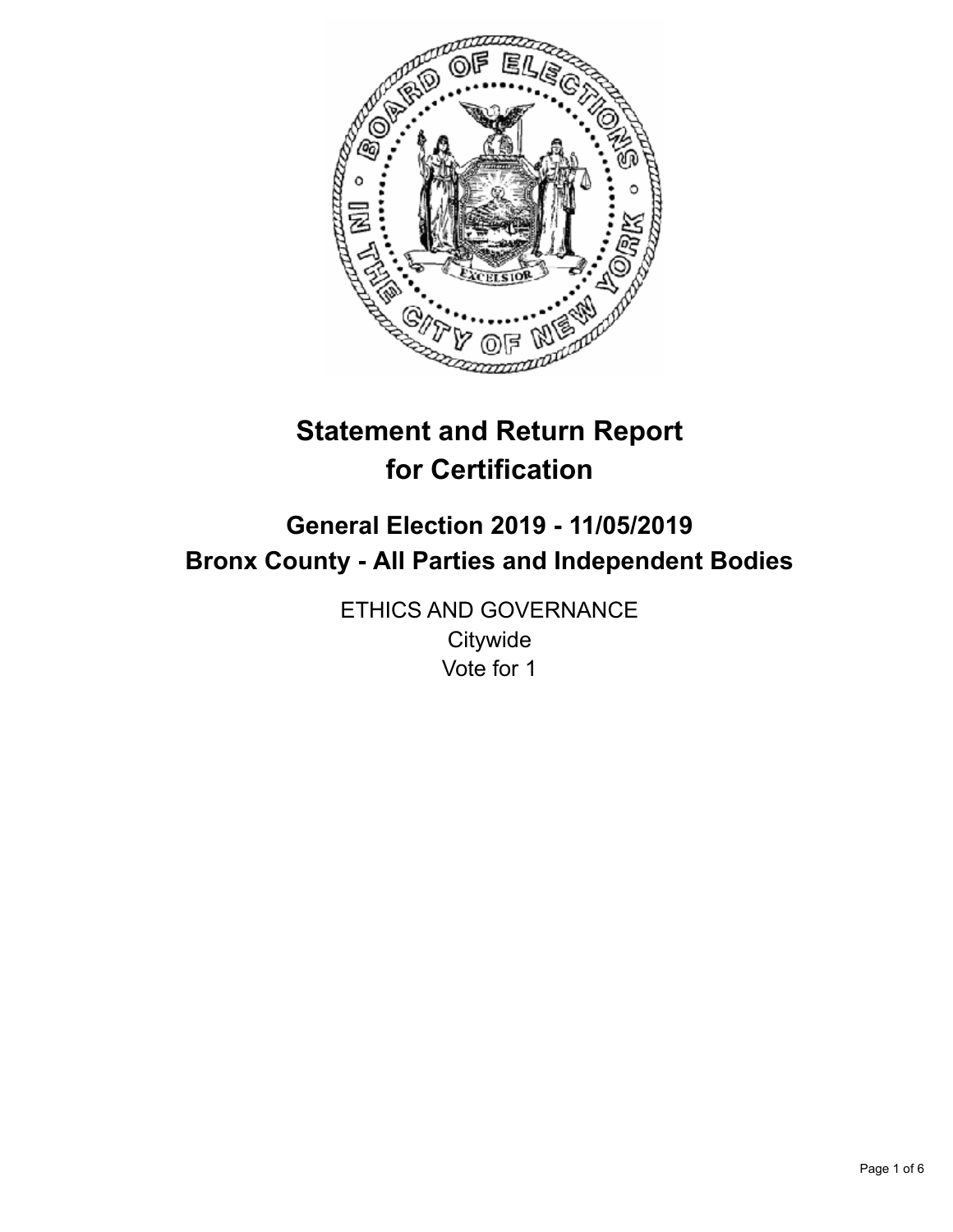

| PUBLIC COUNTER                                           | 8,228    |
|----------------------------------------------------------|----------|
| MANUALLY COUNTED EMERGENCY                               | $\Omega$ |
| <b>ABSENTEE / MILITARY</b>                               | 197      |
| <b>AFFIDAVIT</b>                                         | 67       |
| <b>Total Ballots</b>                                     | 8,492    |
| Less - Inapplicable Federal/Special Presidential Ballots | $\Omega$ |
| <b>Total Applicable Ballots</b>                          | 8,492    |
| <b>YES</b>                                               | 4,577    |
| <b>NO</b>                                                | 1,116    |
| <b>Total Votes</b>                                       | 5,693    |
| Unrecorded                                               | 2.799    |

## **Assembly District 78**

| <b>PUBLIC COUNTER</b>                                    | 6,545    |
|----------------------------------------------------------|----------|
| <b>MANUALLY COUNTED EMERGENCY</b>                        | 0        |
| ABSENTEE / MILITARY                                      | 241      |
| AFFIDAVIT                                                | 145      |
| <b>Total Ballots</b>                                     | 6,931    |
| Less - Inapplicable Federal/Special Presidential Ballots | $\Omega$ |
| <b>Total Applicable Ballots</b>                          | 6,931    |
| <b>YES</b>                                               | 4,138    |
| NO.                                                      | 1,040    |
| <b>Total Votes</b>                                       | 5,178    |
| Unrecorded                                               | 1.753    |

| <b>PUBLIC COUNTER</b>                                    | 8,601 |
|----------------------------------------------------------|-------|
| <b>MANUALLY COUNTED EMERGENCY</b>                        | 0     |
| ABSENTEE / MILITARY                                      | 216   |
| <b>AFFIDAVIT</b>                                         | 83    |
| <b>Total Ballots</b>                                     | 8,900 |
| Less - Inapplicable Federal/Special Presidential Ballots | 0     |
| <b>Total Applicable Ballots</b>                          | 8,900 |
| <b>YES</b>                                               | 4,991 |
| <b>NO</b>                                                | 1,405 |
| <b>Total Votes</b>                                       | 6,396 |
| Unrecorded                                               | 2.504 |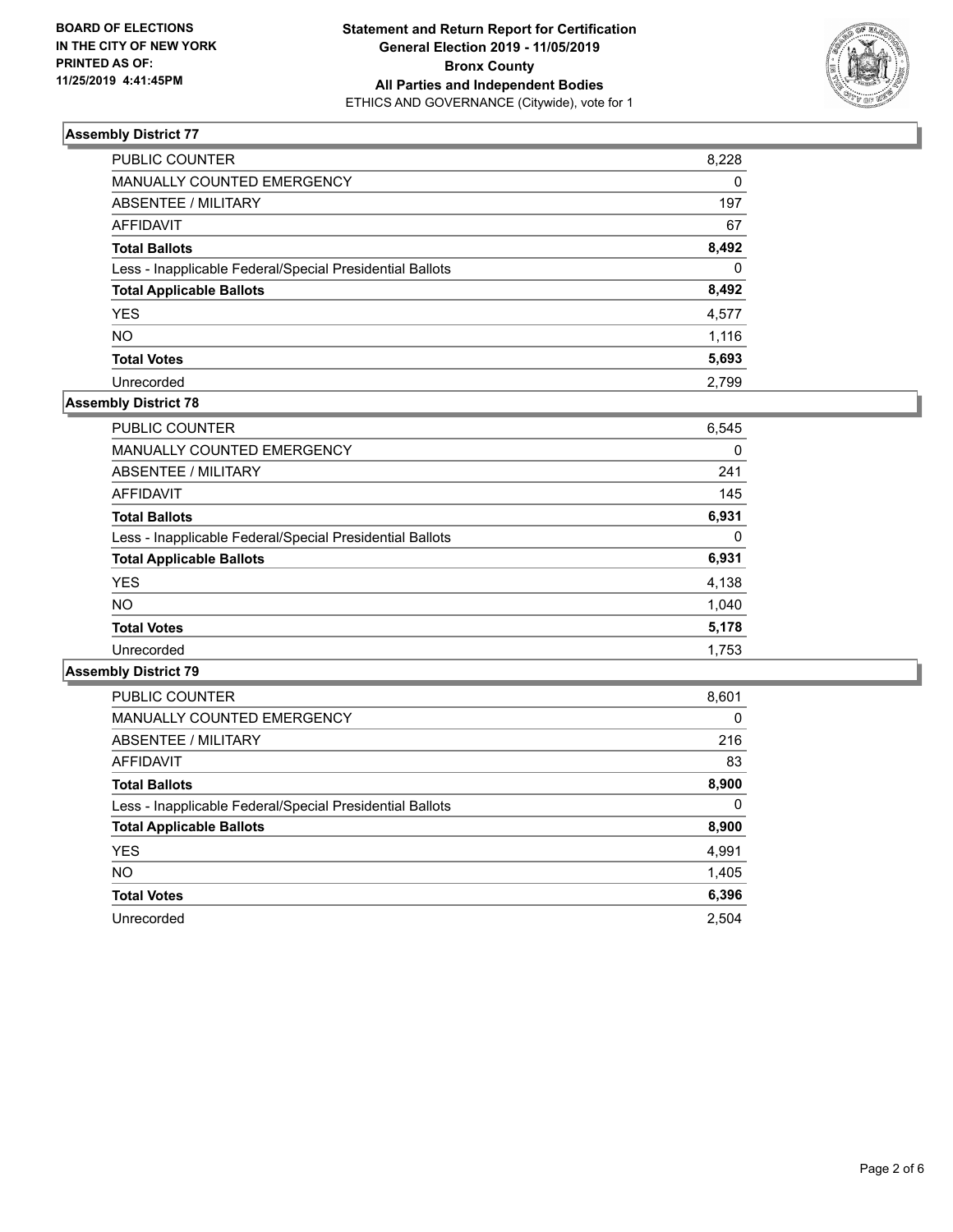

| <b>PUBLIC COUNTER</b>                                    | 7,914    |
|----------------------------------------------------------|----------|
| MANUALLY COUNTED EMERGENCY                               |          |
| <b>ABSENTEE / MILITARY</b>                               | 414      |
| <b>AFFIDAVIT</b>                                         | 85       |
| <b>Total Ballots</b>                                     | 8,414    |
| Less - Inapplicable Federal/Special Presidential Ballots | $\Omega$ |
| <b>Total Applicable Ballots</b>                          | 8,414    |
| <b>YES</b>                                               | 5,033    |
| <b>NO</b>                                                | 1,641    |
| <b>Total Votes</b>                                       | 6,674    |
| Unrecorded                                               | 1.740    |

## **Assembly District 81**

| PUBLIC COUNTER                                           | 12,760   |
|----------------------------------------------------------|----------|
| MANUALLY COUNTED EMERGENCY                               | $\Omega$ |
| ABSENTEE / MILITARY                                      | 538      |
| AFFIDAVIT                                                | 135      |
| <b>Total Ballots</b>                                     | 13,433   |
| Less - Inapplicable Federal/Special Presidential Ballots | 0        |
| <b>Total Applicable Ballots</b>                          | 13,433   |
| <b>YES</b>                                               | 9,230    |
| <b>NO</b>                                                | 2,346    |
| <b>Total Votes</b>                                       | 11,576   |
| Unrecorded                                               | 1,857    |

| <b>PUBLIC COUNTER</b>                                    | 13,277   |
|----------------------------------------------------------|----------|
| <b>MANUALLY COUNTED EMERGENCY</b>                        | $\Omega$ |
| ABSENTEE / MILITARY                                      | 323      |
| AFFIDAVIT                                                | 93       |
| <b>Total Ballots</b>                                     | 13,693   |
| Less - Inapplicable Federal/Special Presidential Ballots | 0        |
| <b>Total Applicable Ballots</b>                          | 13,693   |
| <b>YES</b>                                               | 8,261    |
| <b>NO</b>                                                | 3,206    |
| <b>Total Votes</b>                                       | 11,467   |
| Unrecorded                                               | 2.226    |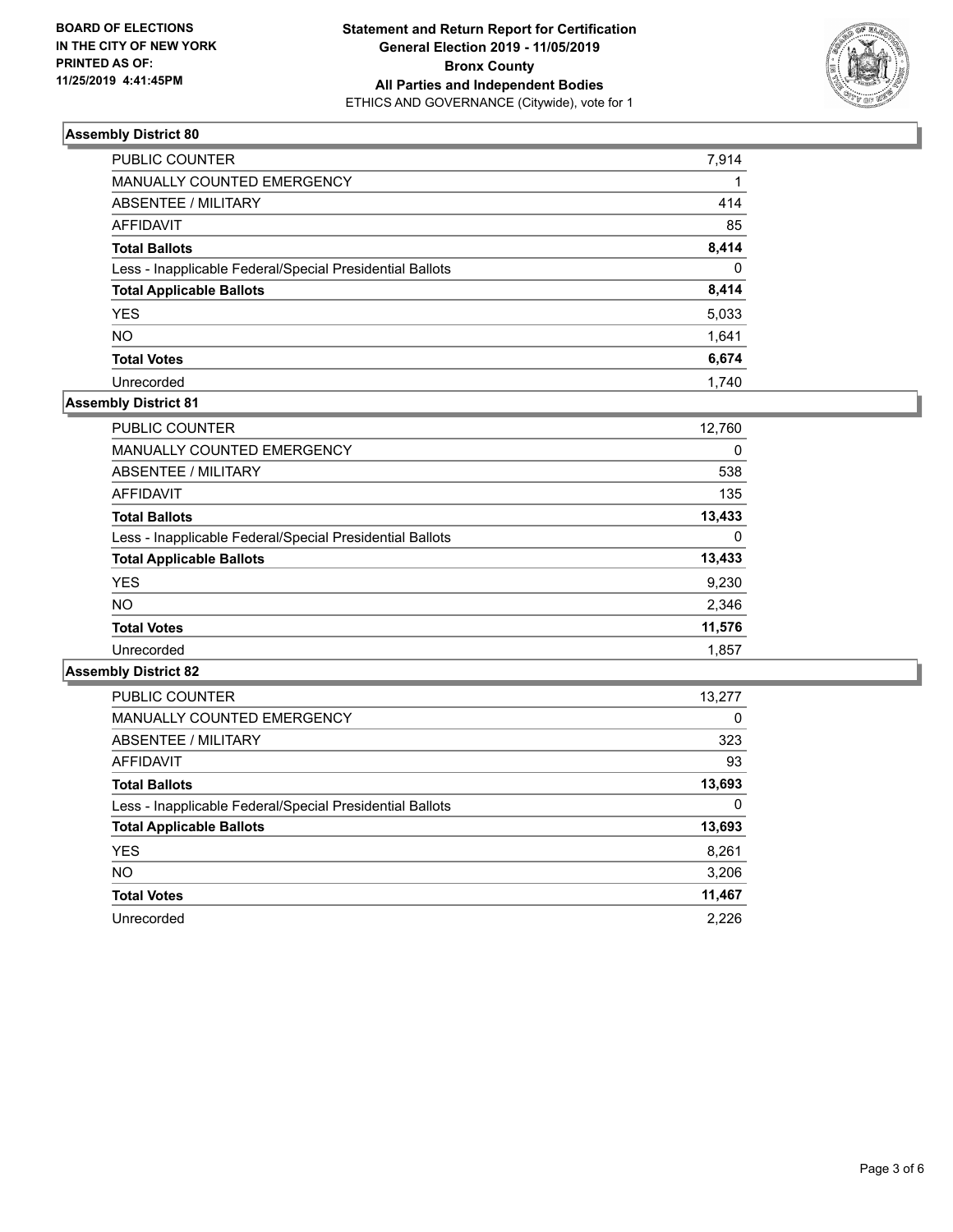

| PUBLIC COUNTER                                           | 9,715    |
|----------------------------------------------------------|----------|
| <b>MANUALLY COUNTED EMERGENCY</b>                        | $\Omega$ |
| ABSENTEE / MILITARY                                      | 322      |
| <b>AFFIDAVIT</b>                                         | 101      |
| <b>Total Ballots</b>                                     | 10,138   |
| Less - Inapplicable Federal/Special Presidential Ballots | $\Omega$ |
| <b>Total Applicable Ballots</b>                          | 10,138   |
| YES                                                      | 6,137    |
| <b>NO</b>                                                | 1,530    |
| <b>Total Votes</b>                                       | 7,667    |
| Unrecorded                                               | 2.471    |

## **Assembly District 84**

| PUBLIC COUNTER                                           | 6,783 |
|----------------------------------------------------------|-------|
| <b>MANUALLY COUNTED EMERGENCY</b>                        | 0     |
| ABSENTEE / MILITARY                                      | 119   |
| <b>AFFIDAVIT</b>                                         | 98    |
| <b>Total Ballots</b>                                     | 7,000 |
| Less - Inapplicable Federal/Special Presidential Ballots | 0     |
| <b>Total Applicable Ballots</b>                          | 7,000 |
| <b>YES</b>                                               | 3,751 |
| NO.                                                      | 972   |
| <b>Total Votes</b>                                       | 4,723 |
| Unrecorded                                               | 2,277 |

| PUBLIC COUNTER                                           | 6,820    |
|----------------------------------------------------------|----------|
| <b>MANUALLY COUNTED EMERGENCY</b>                        | 0        |
| ABSENTEE / MILITARY                                      | 137      |
| <b>AFFIDAVIT</b>                                         | 57       |
| <b>Total Ballots</b>                                     | 7,014    |
| Less - Inapplicable Federal/Special Presidential Ballots | $\Omega$ |
| <b>Total Applicable Ballots</b>                          | 7,014    |
| <b>YES</b>                                               | 4,151    |
| <b>NO</b>                                                | 1,100    |
| <b>Total Votes</b>                                       | 5,251    |
| Unrecorded                                               | 1.763    |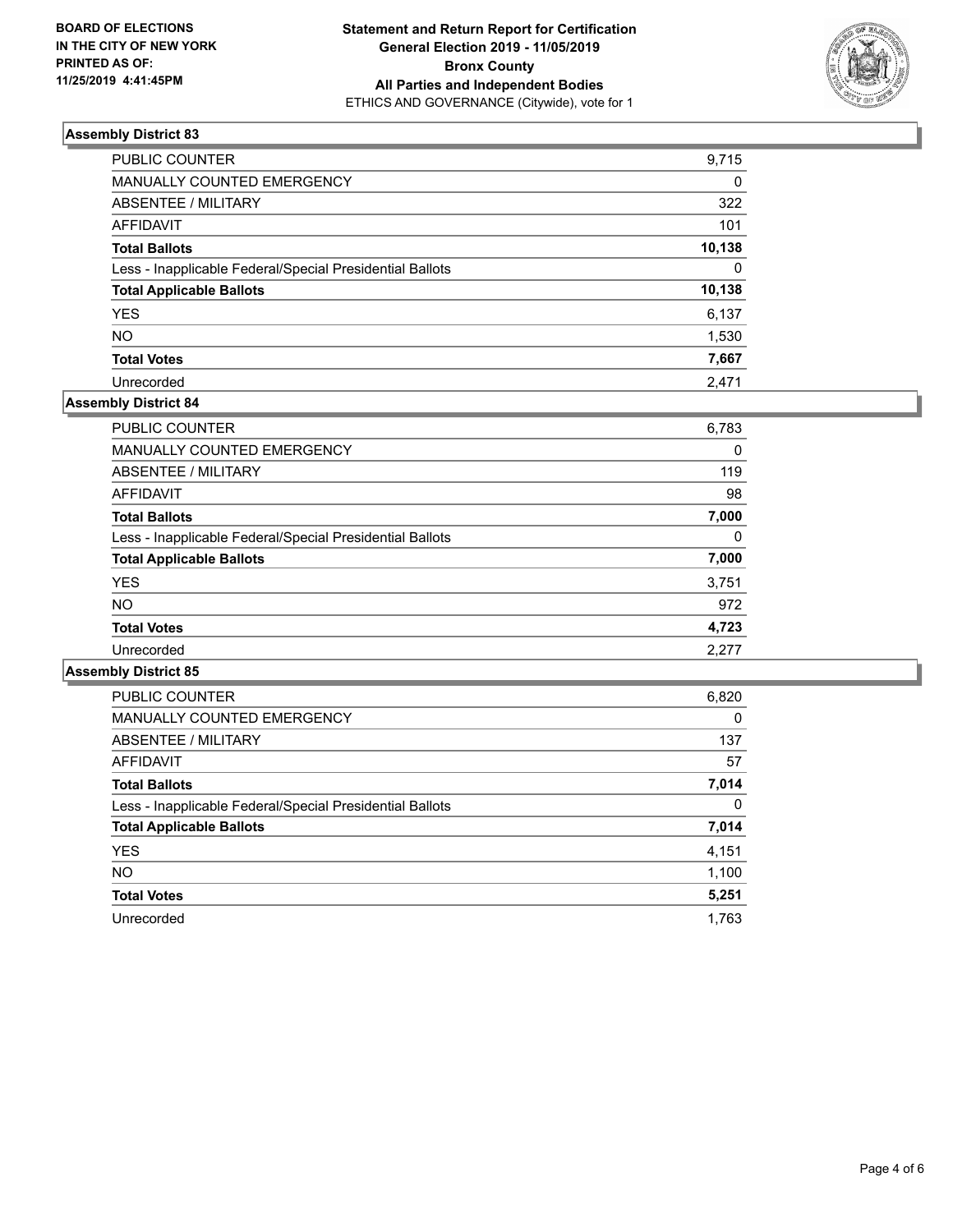

| PUBLIC COUNTER                                           | 4,959    |
|----------------------------------------------------------|----------|
| MANUALLY COUNTED EMERGENCY                               | $\Omega$ |
| ABSENTEE / MILITARY                                      | 109      |
| <b>AFFIDAVIT</b>                                         | 67       |
| <b>Total Ballots</b>                                     | 5,135    |
| Less - Inapplicable Federal/Special Presidential Ballots | $\Omega$ |
| <b>Total Applicable Ballots</b>                          | 5,135    |
| <b>YES</b>                                               | 2,806    |
| <b>NO</b>                                                | 652      |
| <b>Total Votes</b>                                       | 3,458    |
| Unrecorded                                               | 1.677    |

| <b>PUBLIC COUNTER</b>                                    | 8,028 |
|----------------------------------------------------------|-------|
| <b>MANUALLY COUNTED EMERGENCY</b>                        | 0     |
| ABSENTEE / MILITARY                                      | 148   |
| <b>AFFIDAVIT</b>                                         | 119   |
| <b>Total Ballots</b>                                     | 8,295 |
| Less - Inapplicable Federal/Special Presidential Ballots | 0     |
| <b>Total Applicable Ballots</b>                          | 8,295 |
| <b>YES</b>                                               | 5,122 |
| <b>NO</b>                                                | 1,320 |
| <b>Total Votes</b>                                       | 6,442 |
| Unrecorded                                               | 1.853 |